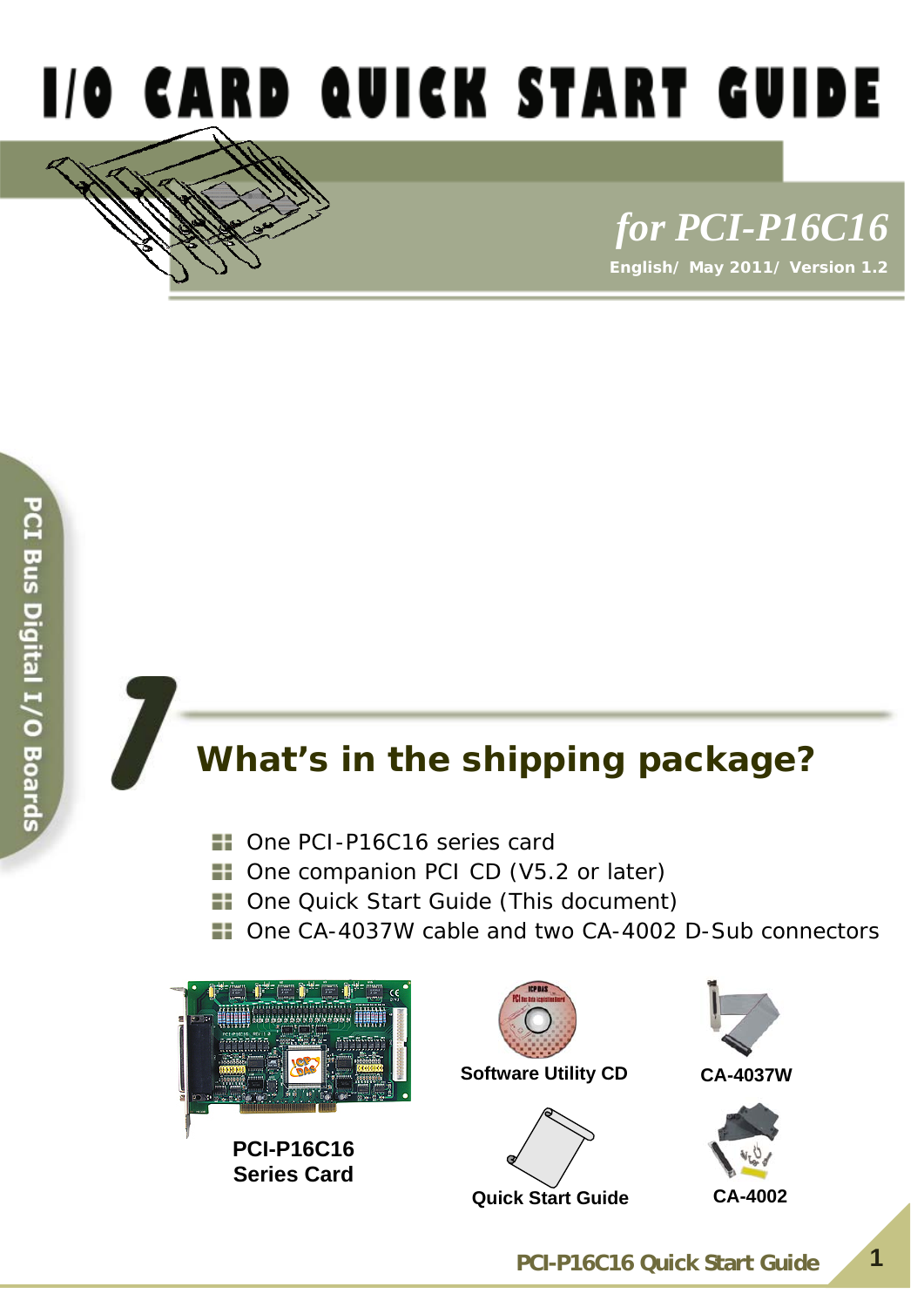

### **1. Setup the Windows driver. The driver is located at:**

**The UniDAQ driver supports 32-bit/64-bit Windows XP/2003/Vista/2008/7; it is** recommended to install this driver for new user:

CD:\NAPDOS\PCI\UniDAQ\DLL\Driver\ <http://ftp.icpdas.com/pub/cd/iocard/pci/napdos/pci/unidaq/dll/driver/>

**This example uses this driver**

**The PCI-P16R16 series driver supports Windows 98/NT/2K and 32-bit** XP/2003/Vista/7. Recommended to install this driver for have been used PCI-P16R16 series boards of regular user, please refer to:

CD:\NAPDOS\PCI\PCI-P16R16\manual\QuickStart\PCI\_PxCx\_QuickStart\_Eng.pdf [http://ftp.icpdas.com/pub/cd/iocard/pci/napdos/pci/pci-p16r16/ manual/ quickstart/](http://ftp.icpdas.com/pub/cd/iocard/pci/napdos/pci/pci-p16r16/manual/quickstart/pci_pxcx_quickstart_eng.pdf) [pci\\_pxcx\\_quickstart\\_eng.pdf](http://ftp.icpdas.com/pub/cd/iocard/pci/napdos/pci/pci-p16r16/manual/quickstart/pci_pxcx_quickstart_eng.pdf)

- **2. Click the "Next>" button to start the installation.**
- **3. Click the "Next>" button to install the driver into the default folder.**
- **4. Click the "Install" button to continue the installation.**
- **5. Select "NO, I will restart my computer later" and then click the "Finish" button.**

# **Jumper Setting**

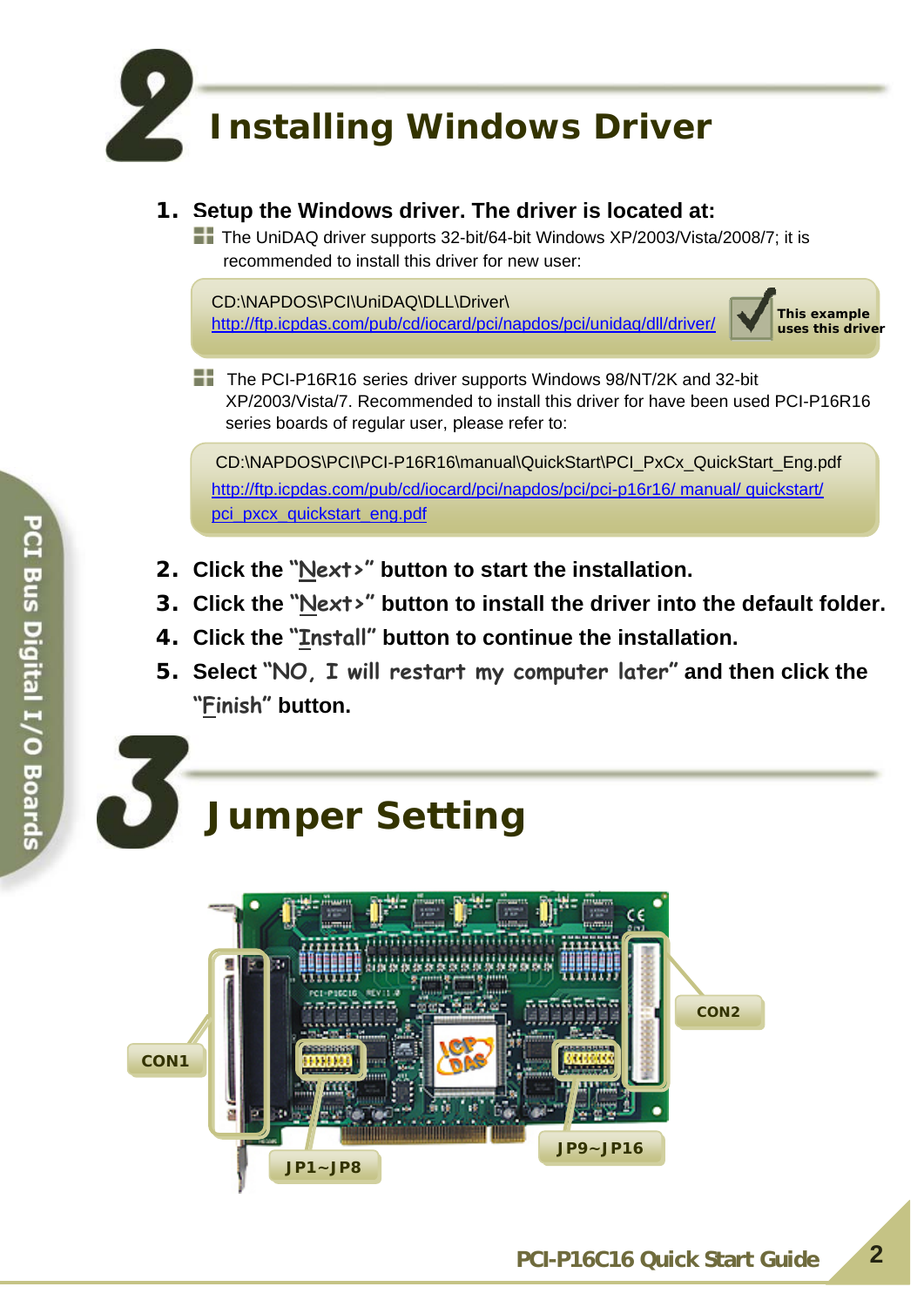

**Without Filter For DC Signal (Default Setting)** 



**Without AC Filter For AC Signal** 

**! For more detailed jumper information, please refer to manual section 1.5.3 Jumper Settings.** 

CD:\NAPDOS\PCI\PCI-P16R16\manual\

| <b>Jumper</b>   | <b>Channel</b>  | Jumper          | <b>Channel</b>  |
|-----------------|-----------------|-----------------|-----------------|
| JP <sub>1</sub> | DI0             | JP <sub>9</sub> | D <sub>18</sub> |
| JP <sub>2</sub> | DI1             | <b>JP10</b>     | D <sub>19</sub> |
| JP3             | D <sub>12</sub> | <b>JP11</b>     | <b>DI10</b>     |
| JP4             | DI <sub>3</sub> | <b>JP12</b>     | <b>DI11</b>     |
| JP <sub>5</sub> | DI4             | <b>JP13</b>     | <b>DI12</b>     |
| JP <sub>6</sub> | D <sub>15</sub> | <b>JP14</b>     | <b>DI13</b>     |
| JP7             | DI <sub>6</sub> | <b>JP15</b>     | <b>DI14</b>     |
| JP8             | DI7             | <b>JP16</b>     | <b>DI15</b>     |

**Installing Hardware on PC** 

**Follow these steps:** 

- **1. Shut down and power off your computer.**
- **2. Remove the cover from the computer.**
- **3. Select an unused PCI slot.**
- **4. Carefully insert your I/O card into the PCI slot.**
- **5. Replace the PC cover.**
- **6. Power on the computer.**

**After powering-on the computer, please finish the Plug&Play steps according to the prompted messages.** 

**PCI-P16C16 Quick Start Guide 3**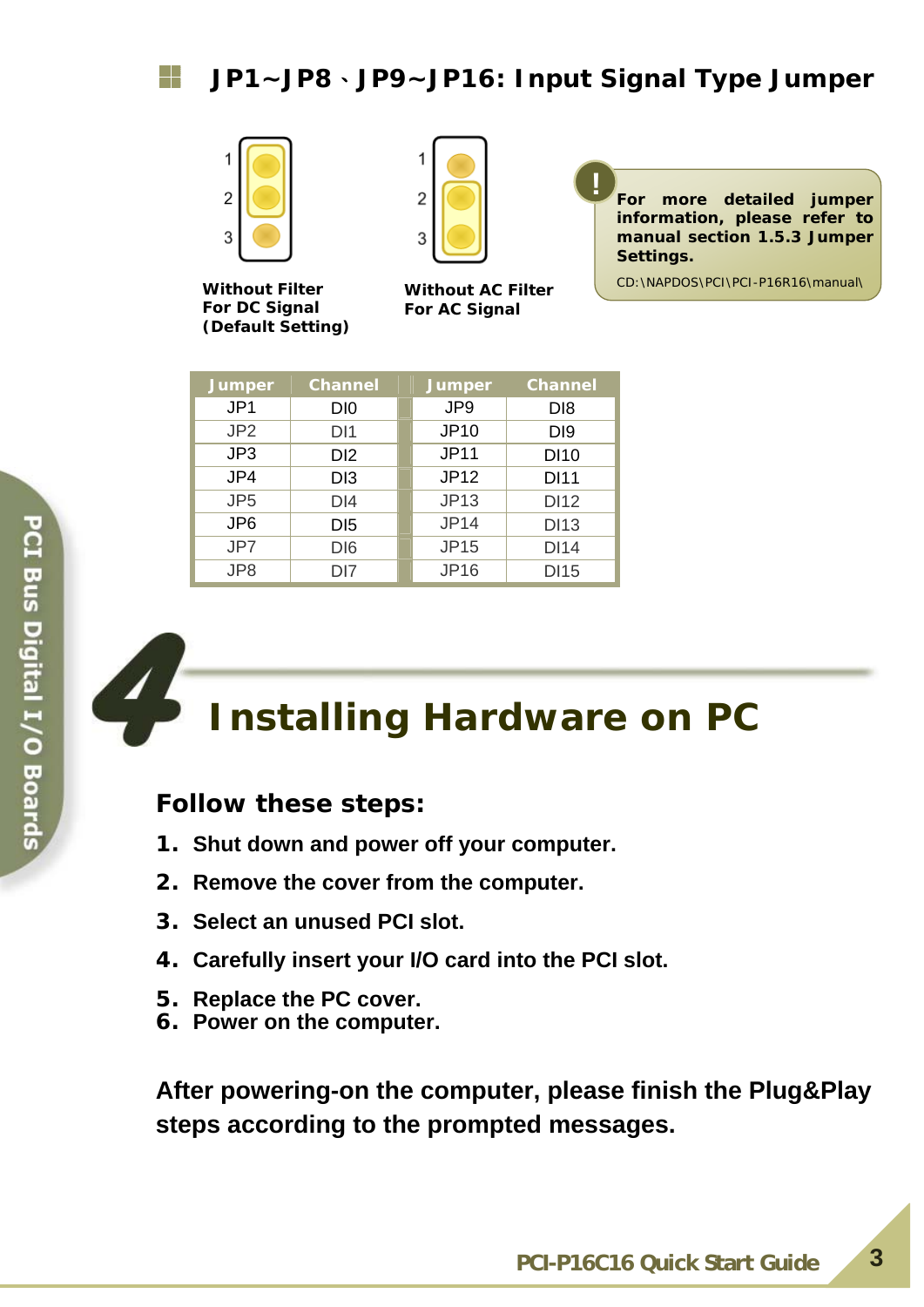

## **CON1 Connector (Female DB37)**



## **CON2 Connector (40-pin box header)**



÷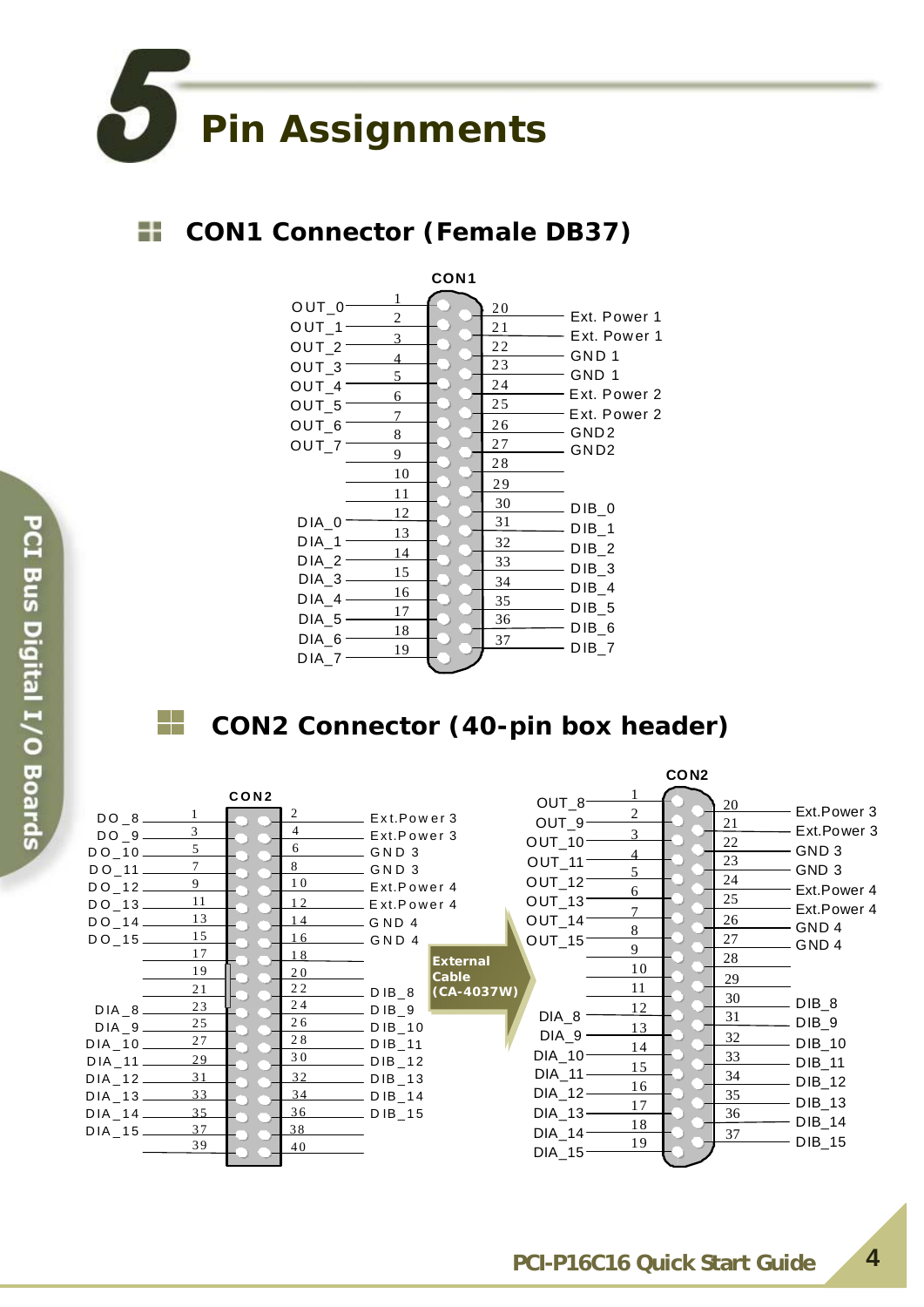

- **1. Prepare for device:**
- DN-37 (Optional) wiring terminal board.
- External power supply device. For example: DP-665(Optional)
- **2. Use the DN-37 to connect the board CON1.**
- **3. Connect the** External Power +24V **to** CON1.Ext.Power1 **and**  CON1.DIB 0.  $(+24V \leftrightarrow pin20, pin30)$
- **4. Connect the** External Power GND **to** CON1.GND 1, CON1.GND 2.  $(SND \leftrightarrow pin22, pin26)$
- **5. Connect the** CON1.OUT 0 **with** CON1.DIA 0**.**  (pin1  $\leftrightarrow$  pin12)

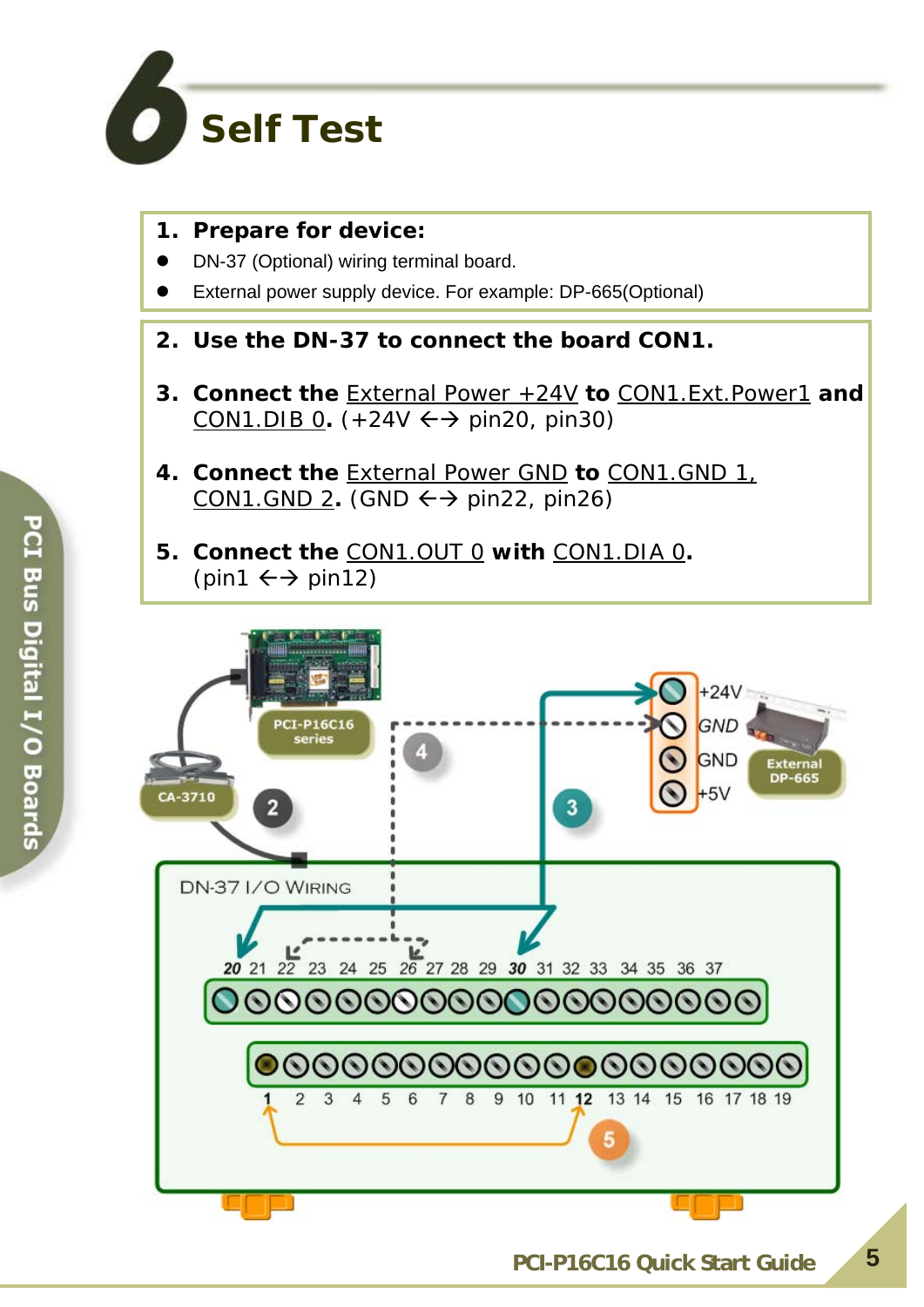**6. Execute the Digital IO sample program. The sample program is contained in:** 

CD:\NAPDOS\PCI\UniDAQ\DLL\Demo\ <http://ftp.icpdas.com/pub/cd/iocard/pci/napdos/pci/unidaq/dll/demo/>

- **7. The following sample program is written in Delphi6.**  File: DLL\_delphi6\_xxxxxx.exe Digital IO.exe Path: ....\ DLL\_Delphi6\Digital\_IO\ Double click the "Digital\_IO.exe"
- **8. Verify total numbers of the PCI-P16C16 card and Perform DIO functions test.**

Select the board number for the PCI-P16C16 to activate. (It ranges form 0 to total board number subtracting one)

- Select the Port 0 in the Output port drop down list.
- **3**  Select the Port 0 in the Input port drop down list.
- **4** Click this button to start test.



**1** 

**2**